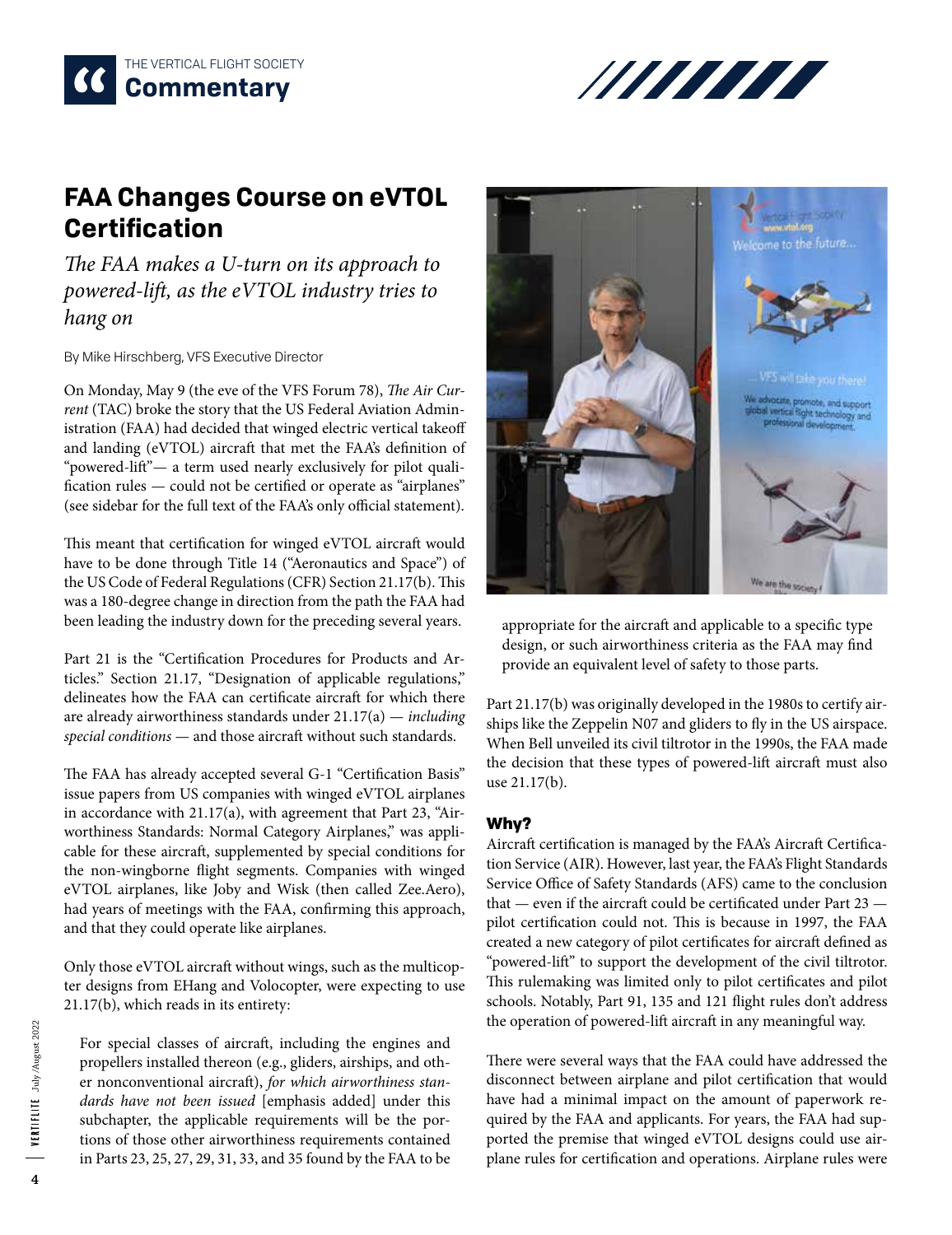more conservative across the flight rules, and these aircraft could meet the definition of an airplane.

Industry and pilots have had concerns with the powered-lift category for many years. Military pilots who flew the V-22 Osprey, AV-8B Harrier or F-35B Lightning II were issued powered-lift certificates by the FAA when transitioning to civil careers, impacting their ability to find jobs at airlines. Furthermore, the Department of Transportation's Fall 2021 semi-annual rulemaking agenda indicated the FAA would "remove reference to the term powered-lift and designate applicability of current airplane operating regulations for aircraft formerly referred to as powered-lift category aircraft."

However, around the time when FAA Administrator Steve Dickson — who had publicly stated the FAA's plans for using Part 23 just a few months earlier — announced his plans to retire on Feb. 17, Flight Standards began a holistic review of the disconnect. This led to a complete reversal on powered-lift, deciding, instead of eliminating the term "powered-lift," to complete a comprehensive rulemaking effort to introduce new flight rules for powered-lift aircraft across 14 CFR.

In the eyes of AFS, the Part 23 path did not align with their new rulemaking intent, as they believed aircraft certification needed to match the pilot certification. As a consequence, projects with finalized certification bases must now be repackaged using 21.17(b) to remove any association of the word "airplane" from the products.

With support from Acting Administrator Billy Nolen, the FAA has now chosen the approach that may generate the greatest amount of work for both the FAA and industry, and with so many "unknown unknowns" of how and when appropriate rules will be re-written.

#### Part 23

At least as far back as 2013, the official position of the FAA had been that vertical flight aircraft could be certificated under Part 23. The June 2013 document, "A Report from the 14 CFR Part 23 Reorganization Aviation Rulemaking Committee [ARC] to the Federal Aviation Administration" (which had the subtitle, "Recommendations for increasing the safety of small general aviation airplanes certificated to 14 CFR part 23") included a photo of a VTOL aircraft (the 1980s Sky Commuter) as an example of the types of innovative ideas that would need to be considered under the extensive rewrite of the Part 23 airworthiness standards that was just then kicking off.

This rewrite, undertaken in response to the Congressional mandate set forth in the Small Airplane Revitalization Act of 2013,

### Relevant FAA Certification Standards

| Part 21         | Certification Procedures for Products and<br>Parts                                             |
|-----------------|------------------------------------------------------------------------------------------------|
| Part 23         | Airworthiness Standards: Normal, Utility,<br><b>Acrobatic and Commuter Airplanes</b>           |
| Part 25         | Airworthiness Standards:<br><b>Transport Category Airplanes</b>                                |
| Part 27         | Airworthiness Standards:<br>Normal Category Rotorcraft                                         |
| Part 29         | Airworthiness Standards:<br><b>Transport Category Rotorcraft</b>                               |
| Part 31         | Airworthiness Standards:<br><b>Manned Free Balloons</b>                                        |
| Part 33         | Airworthiness Standards:<br><b>Aircraft Engines</b>                                            |
| Part 35         | Airworthiness Standards: Propellers                                                            |
| Part 61         | Certification: Pilots, Flight Instructors,<br>and Ground Instructors                           |
| Part 91         | General Operating and Flight Rules<br>(non-commercial)                                         |
| Part 103        | <b>Ultralight Vehicles</b>                                                                     |
| <b>Part 107</b> | Small Unmanned Aircraft Systems                                                                |
| Part 121        | <b>Operating Requirements</b><br>(scheduled carriers)                                          |
| Part 125        | Certification and Operations (large<br>aircraft)                                               |
| Part 135        | <b>Operating Requirements: Commuter</b><br>and On Demand Operations (including<br>helicopters) |

was published in December 2016 as the draft Part 23 Amendment 64, which went into effect on Aug. 30, 2017. Amendment 64 is a performance-based approach using industry standards to meet or exceed the previous level of safety, rather than prescriptive requirements that couldn't accommodate new technologies or innovative approaches that might come in the future. As the amendment was being drafted, it was specifically written to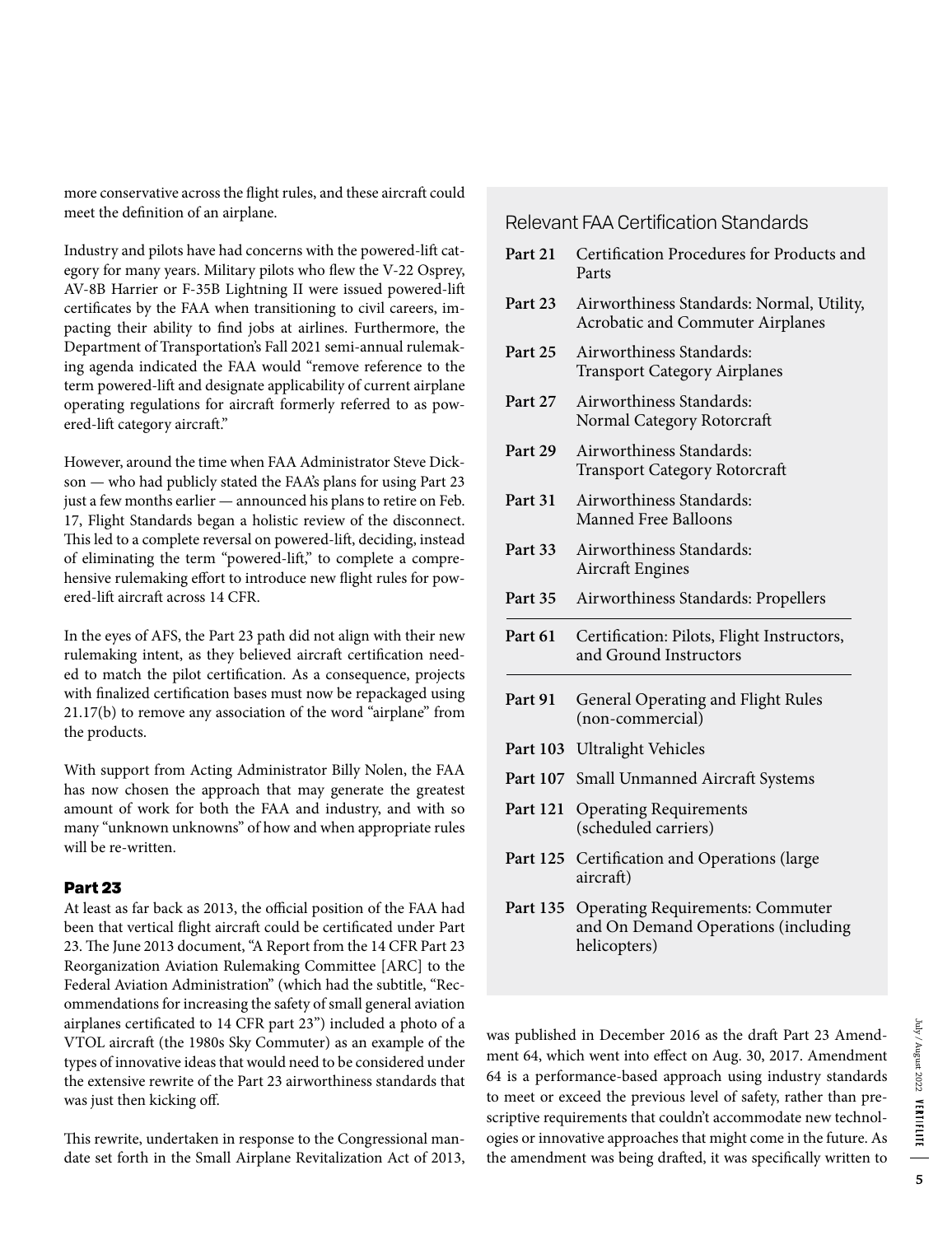



accommodate winged eVTOL airplanes. In the Final Rule, the FAA responded to a comment from Zee.Aero, stating, "The FAA does not intend to continue to use § 21.17(b) for unique category airplanes. The FAA plans to shift these unique airplanes from § 21.17(b) to Part 23."

Over the past five and a half years, FAA leadership continually supported the industry's plans that winged eVTOL would be certificated under Part 23, using Part 21.17(a) with special conditions, rather than as Part 21.17(b), which would be used for aircraft without a wing. Tens of thousands of manhours went into conducting gap analyses, working to develop the needed standards and coordinating closely with the FAA.

The vertical flight industry knew from the beginning that 21.17(b) would be a terrible option, based on the long, drawnout certification of the AW609 tiltrotor. Although much of the delay was due to the business and technical changes from the Bell-Boeing BB609 to the BellAgusta BA609 to today's Leonardo AW609, as well as the technological advances, as much as half of the delay may be due to lack of support and competency by the FAA.

The BB609 civil tiltrotor was first announced in November 1996 with the expectation that it would be certificated under 21.17(b), using the most appropriate standards from both airplanes and helicopters. Now, more than a quarter century later, Leonardo still does not have acceptance from the FAA on several basic issues. The lack of agency priority and attention has drawn the certification out long enough that it has become an embarrassment to the agency and a cautionary tale of the bureaucracy and pitfalls of the "special class" certification path.

#### Whereto from Here?

In contrast to nearly a decade of collaboration with industry to address the certification of eVTOL aircraft, this decision blindsided the eVTOL industry and was reached in isolation, without any dialog or input.

The FAA made the decision in late April and apparently informed only three of the 16 electric propulsion applicants. After *The Air Current* (TAC) article appeared 10 days later, the agency stopped communicating with industry, and only responded to queries to reporters with less information than had originally been given to TAC. In fact, the agency had not provided anything in writing to its applicants before press time.

However, in conversations with industry, the FAA said it will provide an "all-of-agency" effort to expedite the development and publication of a Special Federal Aviation Regulation (SFAR) FAA Statement to The Air Current, May 9, 2022

## The Why

- The FAA is modifying its regulatory approach to enabling operations including the certification of powered-lift and the pilots who operate them. The change is part of the agency's efforts to safely and efficiently integrate new types of aircraft into the nation's aerospace system, while providing a simpler pathway for applicants to obtain the necessary FAA approvals.
- The FAA's regulations were designed for traditional airplanes and helicopters. However, these regulations did not anticipate the need to train pilots to operate powered-lift, which take off in helicopter mode, transition into airplane mode for flying, and then transition back to helicopter mode for landing.

#### The Plan

- Short term, the agency plans to type certificate powered-lift under its "special class" process in 14 CFR 21.17(b) of the regulations, using portions of the performance-based airworthiness standards contained in Part 23 of the regulations for small airplanes. This "special class" process is designed to address the many novel features of unique aircraft such as these emerging powered-lift designs. This regulatory framework already exists, and this approach is consistent with international standards.
- Longer term, the agency plans to continue to develop its powered-lift regulations to safely enable innovation with regard to powered-lift operations and pilot training.
- The agency is working with applicants who currently have projects underway to ensure minimal disruption to their certification timeline. We do not expect this adjustment to our approach will add delay to completing type certification process and receiving operational approval.